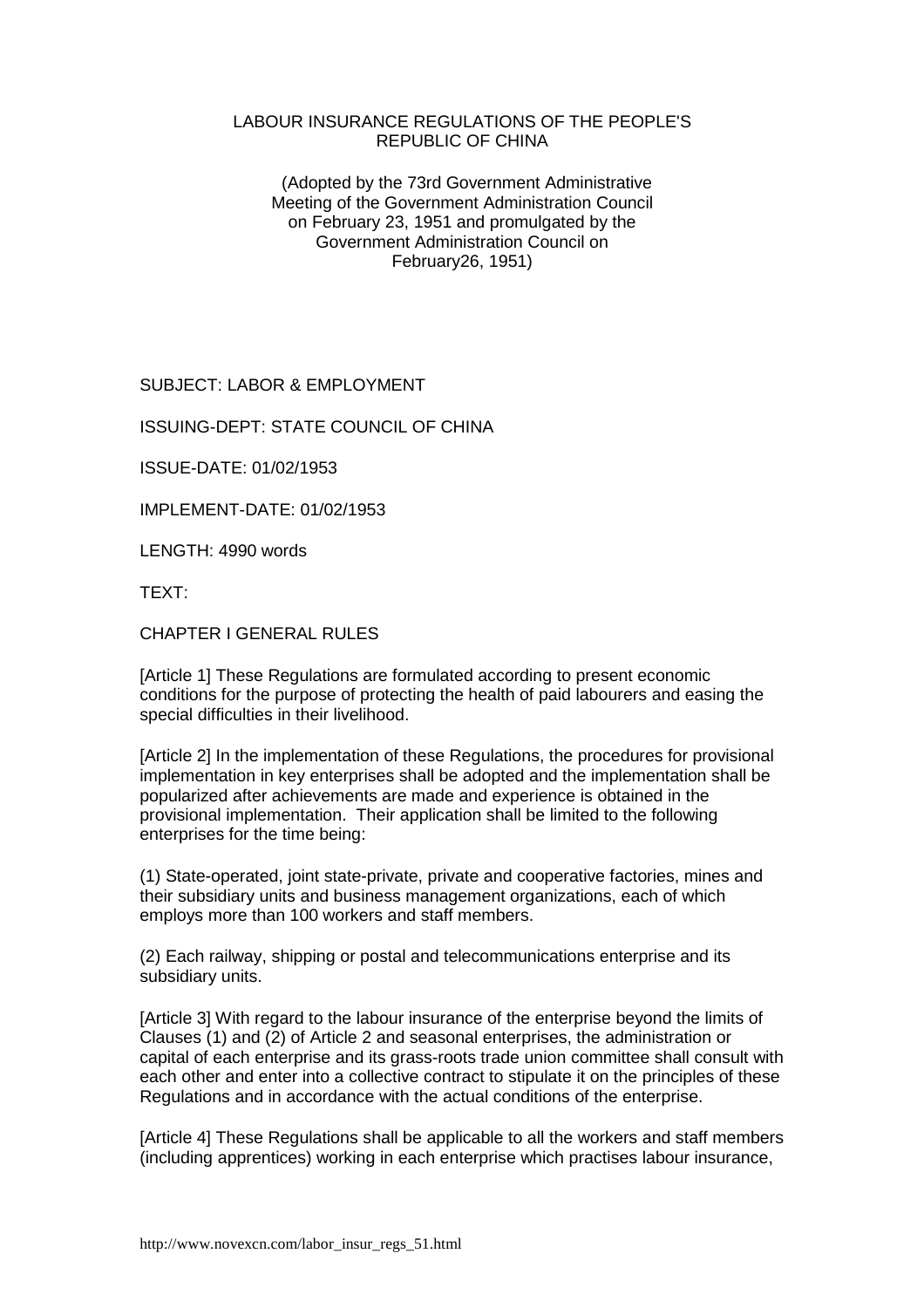making no distinction between nationalities, ages, sexes and citizenship, but those who are deprived of political rights shall be excluded.

[Article 5] The labour insurance remuneration to the casual labourers, seasonal workers and personnel on probation working in each enterprise which practises labour insurance shall be separately prescribed in the rules for the implementation of these Regulations.

[Article 6] If an enterprise to which these Regulations are applicable is difficult to maintain owing to special economic difficulties or has not officially commenced business, the administration or capital of the enterprise shall consult and reach an agreement with the grass-roots trade union committee and put off implementing these Regulations with the approval of the labour administrative authorities of the local people's government.

# CHAPTER II THE COLLECTION AND MAINTENANCE OF LABOUR INSURANCE FUNDS

[Article 7] All the labour insurance payment stipulated in these Regulations shall be borne by the administration or capital of each enterprise which practises labour insurance, part of them be directly paid by the administration capital or the enterprise and the other part to be handed over by the administration or capital to the trade union organization for disposal as labour insurance funds.

[Article 8] The administration or capital each enterprise which practises labour insurance accordance with these Regulations shall, by the month, pay the amount which is equivalent three percent of the total of the wages of all the workers and staff members of the enterprise for use as labour insurance funds. These labour insurance funds shall not be deducted from the wages of the workers and staff members nor be separatly collected from them.

[Article 9] The procedures for the collective and care of the labour insurance funds are follows:

(1) The administration or capital of an enterprise shall calculate the monthly payable labour insurance funds on the basis of the total of the wages in the previous month and pay them once to the state bank appointed by and on behalf of the All-China Federation of Trade Unions to collect labour insurance funds within the limited time from the first to tenth days of each month.

(2) Within the first two months of the beginning of practising labour insurance, all labour insurance funds paid monthly by the administration or capital of every enterprise shall be deposited into the account of the All-China Federation of Trade Unions as general labour insurance funds for use to run collective labour insurance facilities. Commencing from the third month of the beginning of practising it, 30 percent of the labour insurance funds paid each month shall be deposited into the account of the All-China Federation of Trade Unions as general labour insurance funds; 70 percent shall be deposited into the account of the grass-roots trade union of each enterprise as labour insurance funds for use as the pensions, subsidies and relief funds which are payable to its deserving workers and staff members in accordance with these Regulations.

[Article 10] If the administration or capital of an enterprise does not pay or is in arrears with the labour insurance funds when the time limit is exceeded, the fines for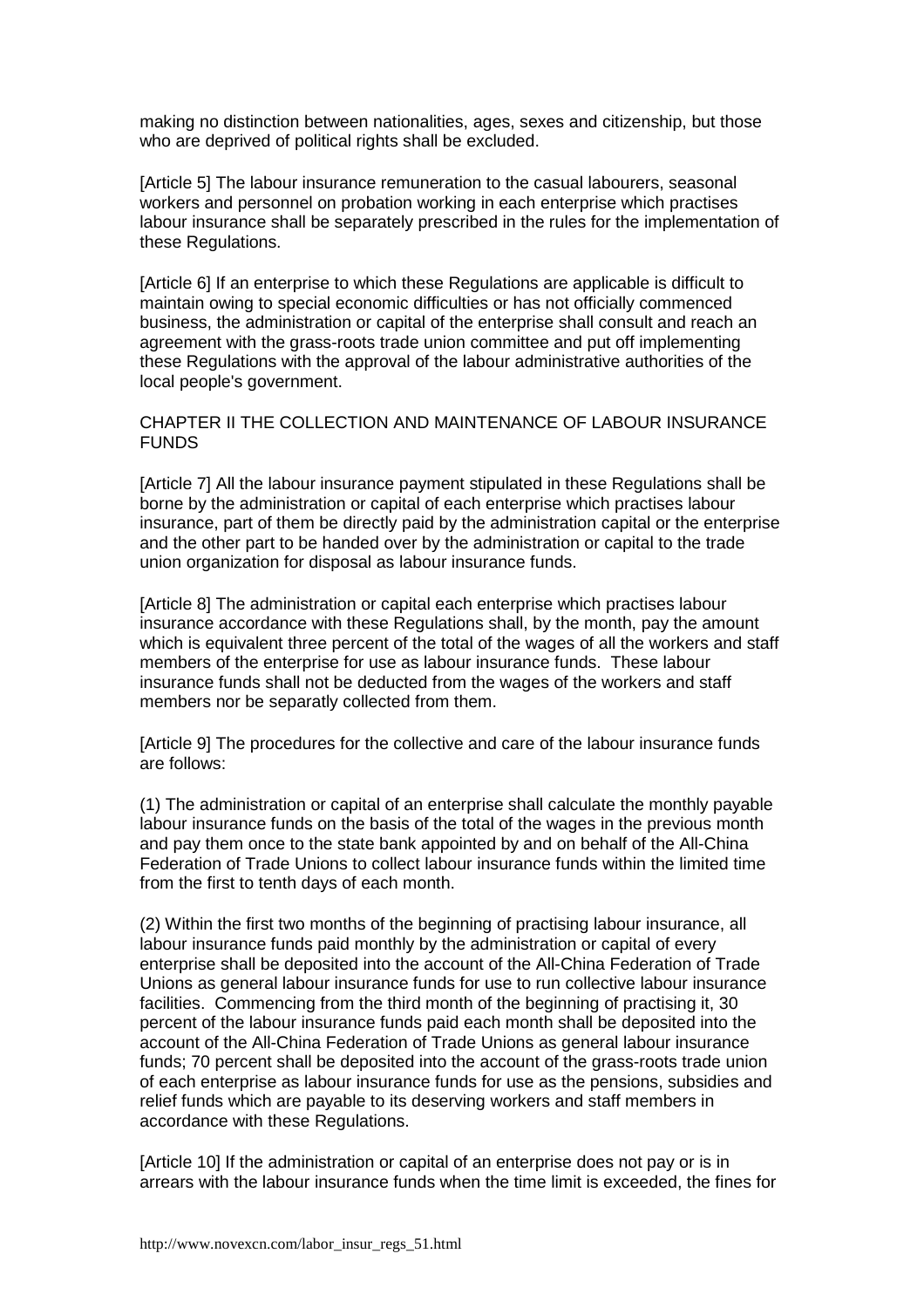late payment shall be additionally paid, the sums to be one percent of the unpaid parts. If they are not paid 20 days in excess of the time limit, the grass-roots trade union committee shall notify the local state bank to deduct them for payment from the funds of the state, joint state-private or cooperative enterprise; with regard to a private enterprise, the grass-roots trade union committee shall report to the labour administrative authorities of the local people's government so as to investigate and affix the responsibility on the owner of the enterprise.

[Article 11] The All-China Federation of Trade Unions shall entrust the People's Bank of China with the care of the labour insurance funds on its behalf.

CHAPTER III PROVISIONS FOR VARIOUS TYPES OF LABOUR INSURANCE REMUNERATION

[Article 12] The provisions for the remuneration for an injury or disability caused while on duty:

(1) If a worker or a staff member is wounded while on duty, he or she shall be treated at the clinic,hospital or special hospital of the enterprise. If the clinic, hospital or special hospital of the enterprise cannot treat him or her, the administration or capital of the enterprise shall transfer him or her for treatment at another hospital and bear all the treating expenses, medicinal charges, hospitalization expenses, board expenses at hospital and travelling expenses for going to doctors. The wages shall be paid as usual during the medical treatment.

(2) If a worker or a staff member is certified to be disabled due to an injury caused while on duty, the pensions or subsidies for the disability caused while on duty shall be paid monthly under the labour insurance funds in accordance with the following conditions:

a. If he or she needs others'assistance in eating and drinking and other aspects of daily life after discharge owing to the complete loss of his or her ability to work, the sums of the pensions for his or her disability caused while on duty shall be 75 per cent of his or her wages, which shall be paid until his or her death.

b. If he or she does not need others' assistance in eating and drinking and other aspects of daily life after discharge owing to the complete loss of his or her ability to work, the sums of the pensions for his or her disability caused while on duty shall be 60 per cent of his or her wages, which shall be paid until the restoration of his or her ability to work or until his or her death.

c. If his or her working ability is partially impaired but he or she can still work, the administration or capital of the enterprise shall assign him or her to a suitable job and pay him or her the subsidies for the disability caused while on duty according to the degrees of the loss of his or her ability until his or her retirement or until his or her death; the sums shall be five to 20 percent of his or her wages before the disability, but the total of them with the addition of his or her wages when he or she returns to work shall not exceed his or her original wages before the disability. The detailed procedures shall be formulated in the rules for the implementation.

d. The determination and change of the condition of disability shall be examined by the disability examination board. The detailed procedures shall be formulated in the rules for the implementation.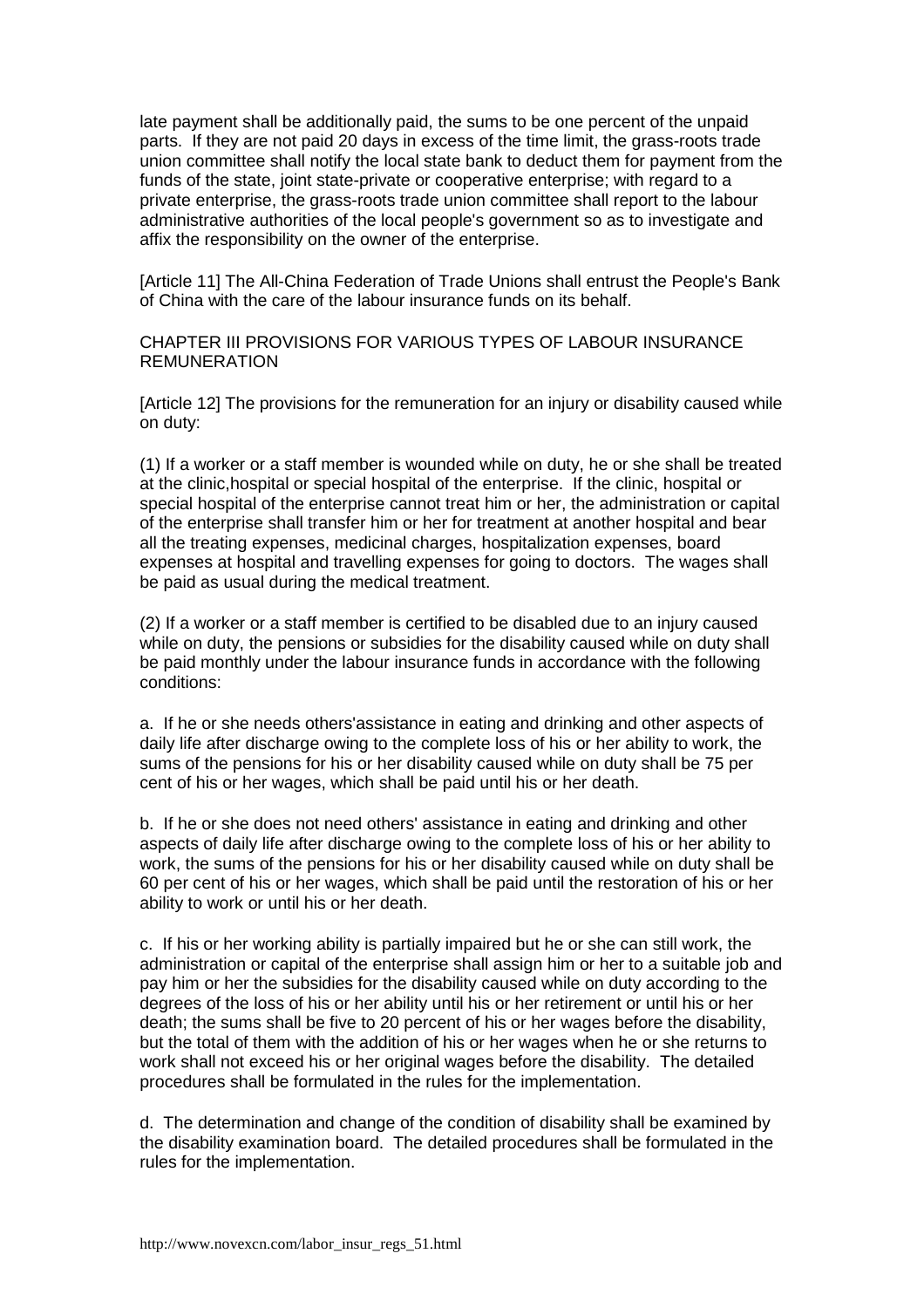[Article 13] The provisions for the remuneration for diseases contracted or an injury or disability sustained while off-duty:

(1) If a worker or a staff member is ill or wounded while off-duty, he or she shall be treated at the clinic, hospital or special hospital of the enterprise. If the clinic, hospital or special hospital of the enterprise cannot treat him or her, the administration or capital of the enterprise shall transfer him or her to another hospital for treatment and hospitalize him or her if necessary. His or her treating expenses, hospitalization expenses and ordinary medicinal expenses shall be borne by the administration or capital of the enterprise; costly medicinal expenses, travelling expenses to go to doctors and board expenses at the hospital shall be borne by himself or herself.

(2) If a worker or a staff member stops working to receive the medical treatment of a disease contracted or injury sustained while off-duty and the period of his or her treatment is continued for less than three months, the administration or capital of the enterprise shall pay him 50 to 100 percent of his or her wages according to the length of his or her standing in the enterprise; if the treatment continues for more than three months, he or she shall be paid the relief funds for the disease contracted or the injury sustained while off-duty instead by the month under the labour insurance funds until he or she is able to work or is certified to be disabled or until he or she dies, the sums to be 30 to 50 percent of his or her wages. But the continued suspension of work for medical treatment shall be limited to six months and handled according to the remuneration for the discharge owing to disability in Clause (3) if it exceeds six months. The detailed procedures shall be formulated in the rules for the implementation.

(3) If a worker or a staff member resigns because of the complete loss of his or her ability to work due to a disease contracted or disability caused by an injury sustained while off-duty, the relief funds for the disability caused while off-duty shall be paid by the month under the labour insurance funds according to the length of his or her standing in the enterprise until the restoration of his or her ability to work or until his or her death, the sums to be 20 to 30 percent of his or her wages. If he or she has other financial sources to maintain his or her livelihood, these relief funds for the disability caused while off-duty shall not be given. The detailed procedures shall be formulated in the rules for implementation.

(4) If a directly-related family member supported by a worker or a staff member becomes ill, he or she shall be given free treatment at the clinic, hospital or special hospital of the enterprise. He or she shall bear half of the ordinary medicinal expenses, with costly medicinal expenses, travelling expenses for visits to doctors, hospitalization expenses, board expenses at hospital and all other costs to be borne by himself or herself.

[Article 14] The provisions for the remuneration for the death of a worker or a staff member or a directly-related family member supported by him or her:

(1) If a worker or a staff member dies while on duty, the administration or capital of the enterprise shall provide funeral expenses, the sums to be two months' average wages of all the workers and staff members of the enterprise. In addition, the pensions shall be paid every month to the directly-related family member(s) according to the number supported by him or her under the labour insurance funds until the supported become(s) disqualified for the support, the sums to be 25 to 50 per cent of the deceased's wages. The detailed procedures shall be formulated in the rules for the implementation.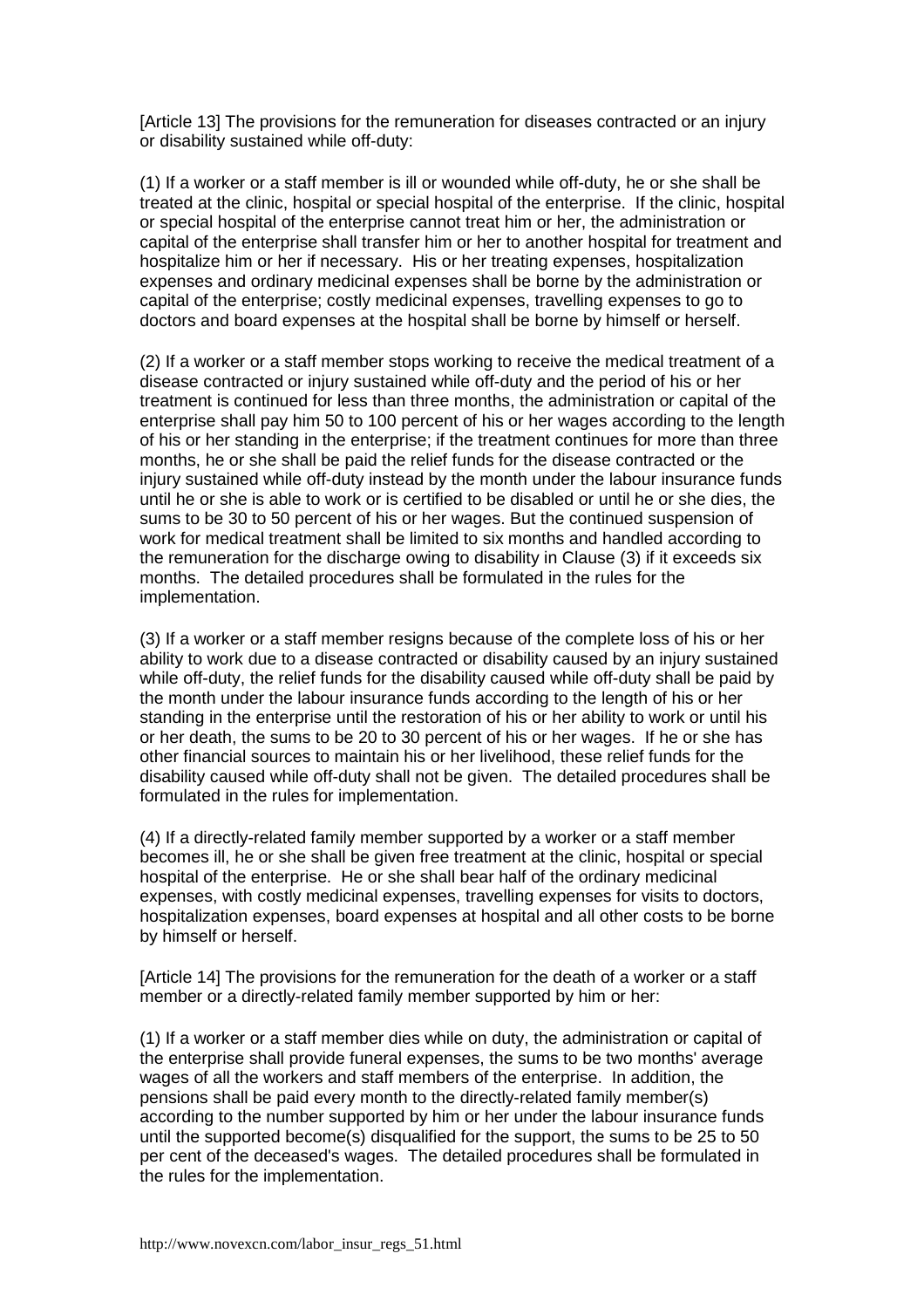(2) If a worker or a staff member dies of a disease contracted or an injury sustained while off-duty, the funeral subsidies shall be paid under the labour insurance funds, the sums to be one month's average wages of all the workers and staff members of the enterprise. In addition, relief funds shall be paid to the directly-related family member(s) normally supported by him or her according to the length of his or her standing in the enterprise, under the labour insurance funds, the sums to be three to 12 months' wages of the deceased. The detailed procedures shall be formulated in the rules for the implementation.

(3) If a worker or a staff member dies after his or her discharge owing to the complete loss of his or her ability to work because of the disability caused while on duty, funeral subsidies and relief funds for the directly-related family member(s) normally supported by him or her shall be paid according to the remuneration stipulated in Clause (2) of this Article.

(4) If a worker or a staff member dies after his or her retirement, or if he or she dies after his or her discharge because of the complete loss of his or her ability to work owing to the disability caused while off-duty, funeral subsidies shall be paid under the labour insurance funds, the sum to be one month's average wages of all the workers and staff members of the enterprise.

(5) If a directly-related family member supported by a worker or a staff member dies, the funeral subsidies for him or her shall be paid under the labour insurance funds. If the deceased is above the age of 10, the sum shall be one third of one month's average wages of all the workers and staff members of the enterprise, one quarter of one month's average wages for the deceased in the range of ages from one to 10 and no remuneration shall be given for the deceased below the age of one.

[Article 15] The provisions for the remuneration to provide for old age:

(1) If a male worker or staff member has reached the age of 60, the general standing of 25 working years and and the standing in his own enterprise of 10 working years, old-age pensions shall be paid according to the length of his standing in the enterprise under the labour insurance funds until his death, the sums to be 35 to 60 percent of his wages. If he continues to work as required by the work of the enterprise with his own consent, in-service old-age pensions shall be paid per month in addition to the deserved wages, the sums to be 10 to 20 percent of his wages. The detailed procedures shall be formulated in the rules for the implementation.

(2) A female worker or staff member who has reached the age of 50, the general standing of 20 working years and the standing in her own enterprise of 10 working years shall enjoy the remuneration of old-age pensions stipulated in Clause (1).

(3) With regard to those who work in underground mines or regularly in a working place at low temperatures below 32 dge F or at high temperatures above 100 deg. F, a male worker or staff member who has reached the age of 55 or a woman worker or staff member who has reached the age of 45 shall be entitled to enjoy the remuneration of old-age pensions stipulated in Clause (1). But in the calculation of his or her general standing and the standing in his or her own enterprise, one year for working in such a place shall be calculated as one year and three months.

(4) In the case of those who are directly engaged in work which is harmful to health in the refinement or manufacture of lead, mercury, arsenic, phosphorus, acids and in other chemical or ordnance industries, a male worker or staff member who has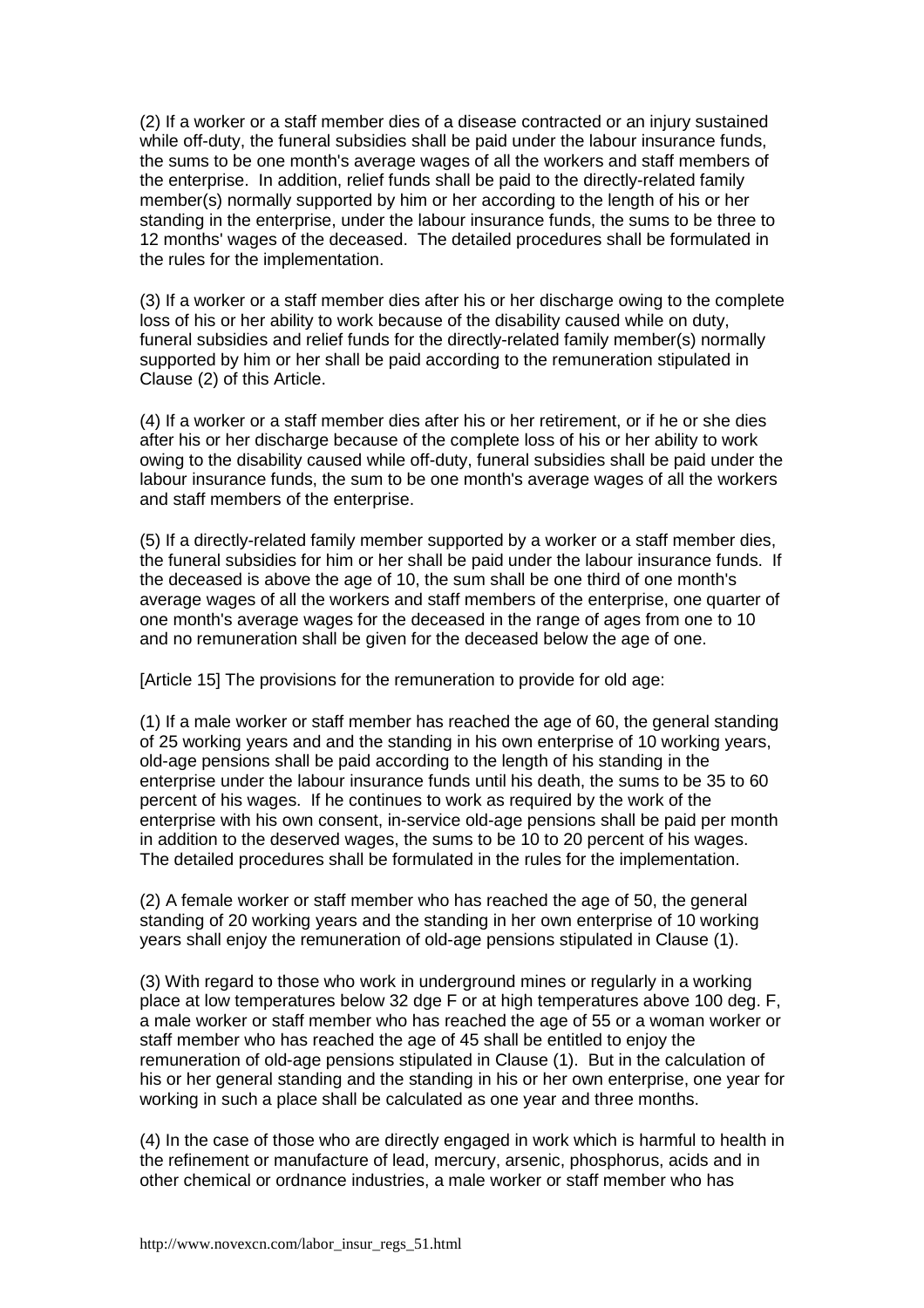reached the age of 55 or a female worker or staff member who has reached the age of 45 shall be entitled to enjoy the remuneration of old-age pensions stipulated in Clause (1). But in the calculation of his or her general standing or his or her standing in the enterprise, one year for being engaged in such work shall be calculated as one year and six months.

[Article 16] The provisions for childbearing remuneration:

(1) If a female worker or staff member gives birth to a child, she shall have leave of 56 days before and after the childbearing and her wages shall be paid as usual during maternity leave.

(2) A woman worker or staff member who has a miscarriage shall have 15 days' leave if she is pregnant for less than three months; she shall have 30 days' leave if she is pregnant between three and seven months and her wages shall be paid as usual during maternity leave.

(3) If she still is unable to work at the expiration of her maternity leave (whether normal labour or miscarriage), she shall be dealt with in accordance with the provisions for the remuneration for diseases in Article 13 after being certified by a doctor.

(4) When a female worker or staff member or the spouse of a male worker or staff member gives birth to a child, childbearing subsidies shall be paid under the labour insurance funds, the sum to be the local retail price of 5 chi(1/3 metre) red cloth.

[Article 17] The provisions for collective labour insurance facilities:

(1) All the workers and staff members working in each enterprise which practises labour insurance shall have the rights to enjoy collective labour insurance facilities. Detailed procedures shall be formulated by the All-China Federation of Trade Unions.

(2) Collective labour insurance facilities shall be run by the All-China Federation of Trade Unions in an overall way, but the Federation shall entrust each local trade union organization or each industrial trade union organization with their management, including the following items:

- A. Sanatoriums;
- B. Asylums for the disabled;
- C. Asylums for the aged;
- D. Orphan asylums;
- E. Rest homes;
- F. Others.

Detailed procedures shall be otherwise formulated by the All-China Federation of Trade Unions.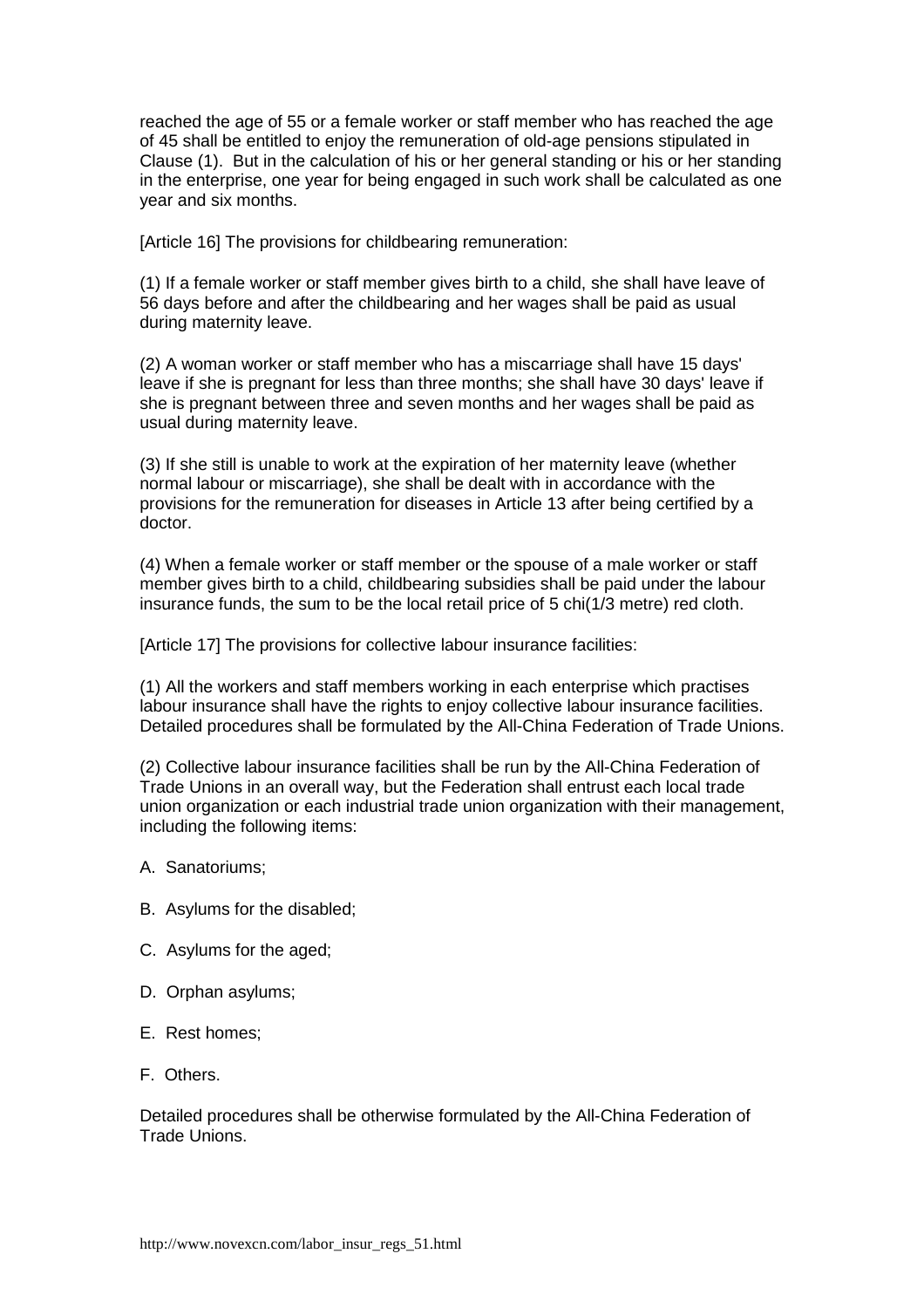[Article 18] The workers and staff members working in an enterprise which practises labour insurance who have not joined any trade unions shall only enjoy half of the stipulated sums for all such payments as wages and relief funds during the medical treatment of diseases or injury for non-duty reasons, relief funds for disability for nonduty reasons, relief funds for supported directlyrelated family members, old-age pensions, childbearing subsidies, etc.; but the remuneration for injury, disability or death caused on duty or the remuneration for the treatment of diseases or injury for non-duty reasons they shall still enjoy as stipulated in these Regulations.

[Article 19] In drawing various pensions, subsidies and relief funds, a worker or a staff member who works in an enterprise which practises labour insurance shall only draw the kind of remuneration with the maximum amount and shall not draw two kinds at the same time.

# CHAPTER IV PROVISIONS FOR THE GRANTING OF OUTSTANDING LABOUR INSURANCE REMUNERATION

[Article 20] A model worker who makes special contributions to the enterprise or a combat hero who is transferred to work in the enterprise shall be entitled to be granted more outstanding labour insurance remuneration as follows with the proposal of the grass-roots trade union committee and with the approval of each provincial or municipal trade union organization or of the national committee of each industrial trade union:

(1) All of his or her medical expenses and board expenses at the hospital for diseases contracted or injury sustained while off-duty shall be borne by the administration or capital of the enterprise.

(2) His or her wages during the first three months of the period of the medical treatment of diseases contracted or injury sustained while off-duty shall be paid as usual. All relief funds for diseases contracted or injury sustained while off-duty and those for disability caused while off-duty shall be paid at a rate half of his or her wages. The pensions for disability caused on duty shall be 100 percent of his or her wages. The subsidies for disability caused on duty shall be the balance between his or her wages before the disability and the wages now drawn after the disability. The pensions for directly-related family members of one who died while on duty shall be 30 to 60 percent of his or her wages. Retired old-age pensions shall be 50 to 80 percent of his or her wages. In-service old-age pensions shall be 15 to 30 percent of his or her wages. The detailed procedures shall be formulated in the rules for the implementation.

He or she shall have the priority to enjoy collective labour insurance facilities.

[Article 21] In the case of a disabled military man who is transferred to work in the enterprise, his wages during the first three months of the period of the medical treatment of diseases contracted or injury sustained while off-duty shall be paid as usual disregarding the length of his standing in the enterprise. It shall be handled as stipulated in Clause (2) of Article 13 if the stop lasts for more than three months.

### CHAPTER V THE CONTROL OF LABOUR INSURANCE FUNDS

[Article 22] The procedures for the control of labour insurance funds are as follows: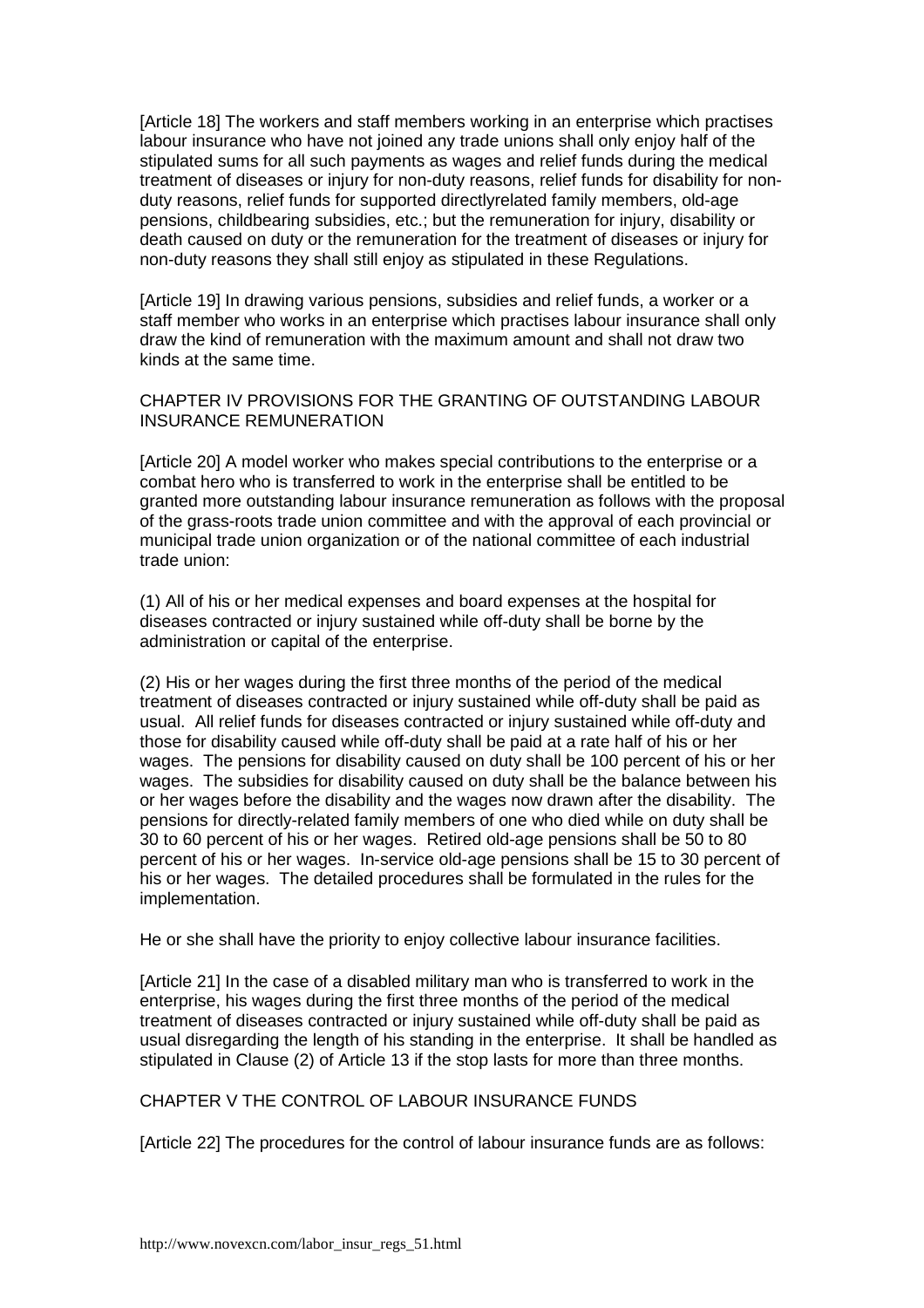(1) The general labour insurance funds shall be used by the All-China Federation of Trade Unions to run collective labour insurance facilities.

(2) The labour insurance funds shall be used by the grass-roots trade union committee to pay various pensions, subsidies and relief funds and settled once a month, the surplus to be wholly transferred into the account of the provincial or municipal trade union organization or of the national committee of the industrial trade union for use as labour insurance regulating funds (hereinafter simply referred to as "regulating funds").

(3) The regulating funds shall be used by the provincial or municipal trade union organization or the national committee of the industrial trade union to subsidize each grass-roots trade union committee under it when its labour insurance funds fall short of the expenditure or to run collective labour insurance facilities. The national committee of each industrial trade union shall be entitled to authorize its local organization to take care of the transfer and use of the regulating funds. The All-China Federation of Trade Unions shall be entitled to concentrate the regulating funds from each provincial or municipal trade union organization or the national committee of each industrial trade union under it and entitled to use them to run collective labour insurance facilities. If the regulating funds of a provincial or municipal trade union organization or the national committee of an industrial trade union fall short of the expenditure, an application shall be made to the All-China Federation of Trade Unions for the allotment of the regulating funds as subsidies.

[Article 23] Labour insurance funds shall not be transferred for purposes other than labour insurance facilities.

[Article 24] The accounting department of each enterprise shall set up the independent accounting for the labour insurance funds and the special accountant shall take charge of the receipts and payments of the labour insurance funds. The accounting regulations on the labour insurance funds shall be formulated by the Ministry of Labour of the Central People's Government jointly with the All-China Federation of Trade Unions.

[Article 25] The receipts and payments of the labour insurance regulating funds shall be handled by the financial department of the trade union organization at each level in accordance with the provisions of the All-China Federation of Trade Unions.

CHAPTER VI THE EXECUTION AND SUPERVISIONS OF LABOUR INSURANCE **TRANSACTIONS** 

[Article 26] Each grass-roots trade union committee is the grass-roots unit which executes labour insurance transactions and its main functions are to: supervise and urge the payment of labour insurance funds; decide on the expenditure of labour insurance funds; supervise the expenditure of various payments directly made by the administration or capital of the enterprise as stipulated in these Regulations; impel the enterprise to improve the business of its clinic or hospital; execute all actual transactions concerning labour insurance; draw up a monthly statement of labour insurance funds every month, work out budgets, final accounts, business plans and business reports every year and submit them to the provincial or municipal trade union organization or the national committee of the industrial trade union and the labour administrative authorities of the local people's government; report to the general meeting or the congress of the trade union on its work.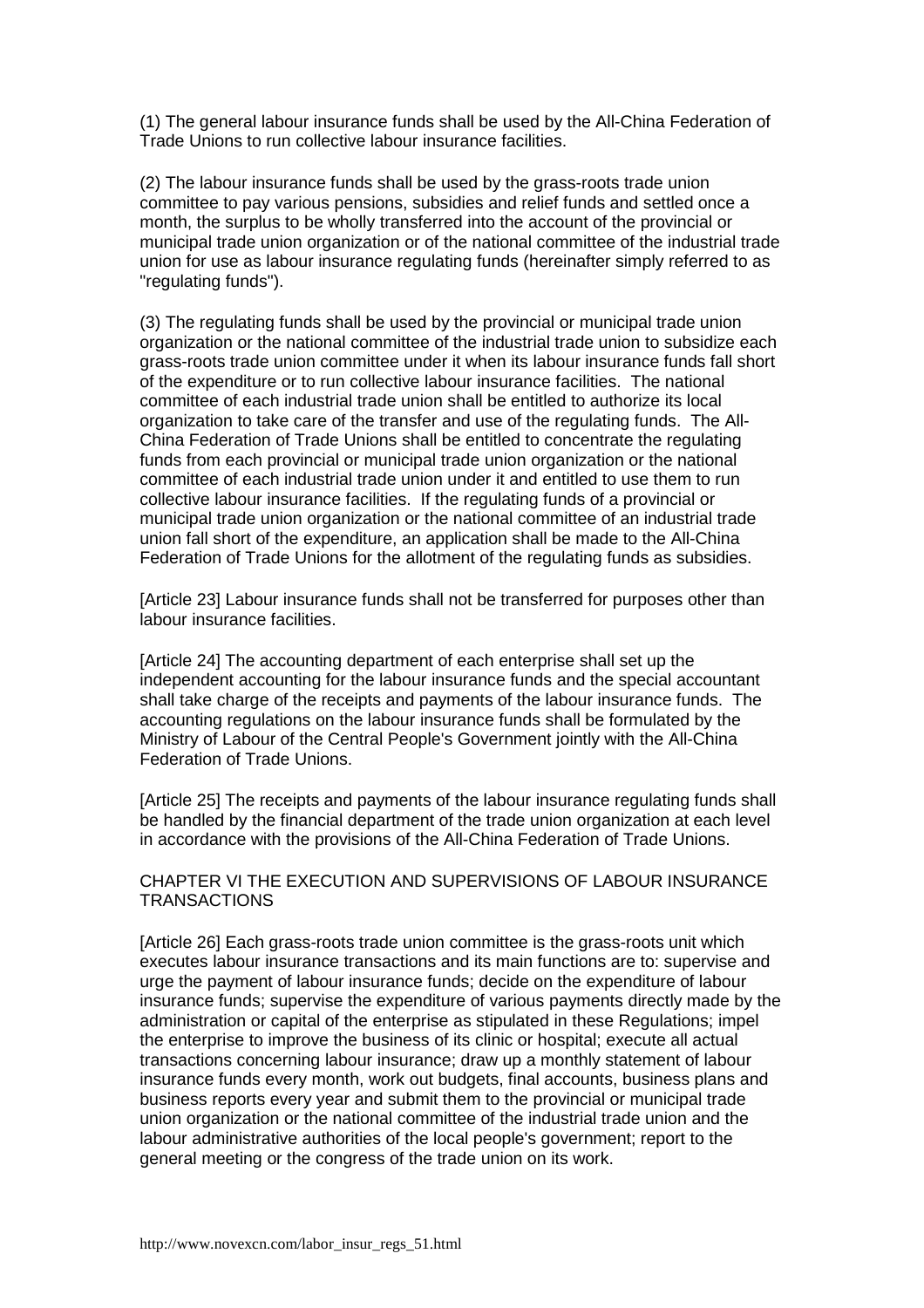[Article 27] The fund examination committee of each grass-roots trade union committee shall, by the month, examine the receipts and payments of labour insurance funds and various payments directly made by the administration or capital of the enterprise as stipulated in these Regulations and make them public.

[Article 28] Each provincial or municipal trade union organization or the national or regional committee of each industrial trade union shall hold itself responsible for directing and supervising the labour insurance transactions of each grassroots trade union committee under it, to check if there are any mistakes in the monthly statements of the receipts and payments of labour insurance funds, budgets, final accounts and the receipts and payments of labour insurance funds themselves, accept and hear the complaints of workers and staff members on labour insurance matters, draw up a monthly statement of the receipts and payments of labour insurance funds and regulating funds every month, work out budgets, final accounts, business plans and business reports every year and submit them in the following procedure:

(1) Each provincial or municipal trade union organization shall submit the above to the labour administrative authorities of the local people's government and the trade union organization of the large administrative region.

(2) The national committee of each industrial trade union shall submit the above to the All-China Federation of Trade Unions and the Ministry of Labour of the Central People's Government.

[Article 29] The trade union organization of each large administrative region shall hold itself responsible for directing and supervising the labour insurance transactions of each provincial or municipal trade union organization under it and each in dustrial trade union organization within its region, check the provincial and municipal trade union organizations' monthly statements of the receipts and payments of labour insurance funds and regulating funds, budgets, final accounts, business plans and business reports, draw up a report of the receipts and payments of labour insurance funds every three months, work out budgets, final accounts, business plans and business reports every year and submit them to the department of labour of the people's government of the large administrative region where it is located, the Ministry of Labour of the Central People's Government and the All-China Federation of Trade Unions.

[Article 30] The All-China Federation of Trade Unions is the supreme leading body of the national labour insurance business which plans the execution of the national labour insurance business in an overall way; supervises and guides each local trade union organization and each industrial trade union organization in the execution of labour insurance business; checks and compiles the report forms of the receipts and payments of labour insurance funds and general funds; works out the budgets and final accounts of labour insurance funds, business plans and business reports every year and submits them to the Ministry of Labour and the Ministry of Finance of the Central People's Government for future reference.

[Article 31] The labour administrative authorities of the people's government at each level shall supervise the payment of labour insurance funds, inspect the execution of labour insurance business and handle the complaints on labour insurance matters.

[Article 32] The Ministry of Labour of the Central People's Government is the supreme supervisory body of the national labour insurance business which puts the